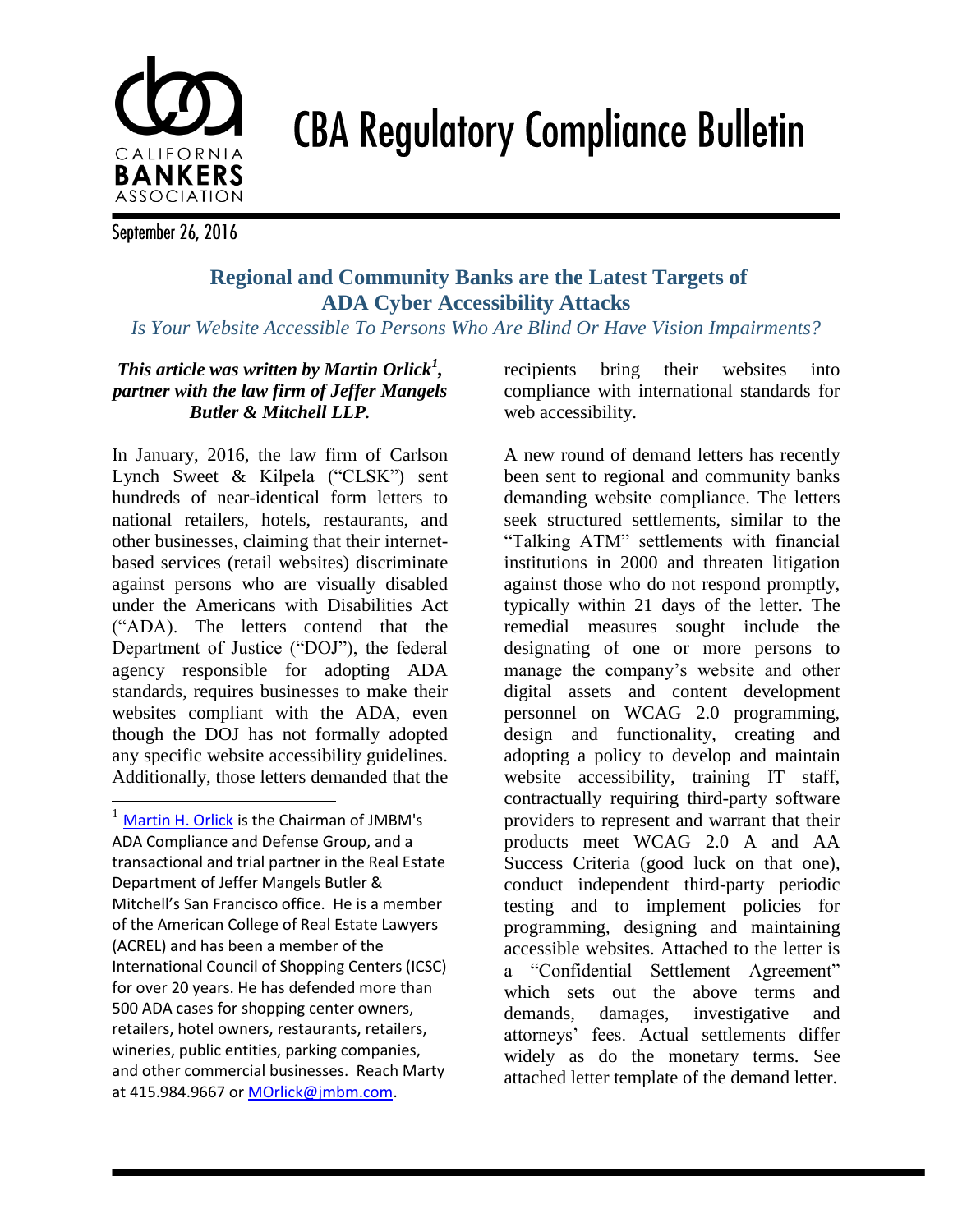These letters must be taken seriously. A number of lawsuits have been filed in various federal courts against companies which either ignored the letters or refused to negotiate settlements. Such cases eventually settled. Recently, several lawsuits were filed in the Northern District of California. A number of demand letters have been withdrawn for a variety of reasons.

While lawsuits have been filed, CLSK claims to have utilized a website testing tool which supposedly assesses whether a given website meets the WCAG 2.0 standards. If a website test shows discrepancies with WCAG 2.0, a letter is generated. The letters we have seen are identical except for certain references to alleged WCAG 2.0 shortcomings.

#### **What you need to know about website accessibility for blind and low vision customers.**

Millions of visually impaired consumers rely on the Internet for banking, shopping, reserving hotel rooms, and conducting personal business. For years, the Internet all but eluded them. DOJ, the government agency responsible for enforcing the ADA, has determined that website accessibility falls within Title III of the ADA. The DOJ has been working to implement standardized website accessibility standards for over a decade. The DOJ projected these standards would be adopted by April 2016. Website standards have not yet been adopted and the speculation is that the DOJ will implement comprehensive website regulations in the first quarter of 2018. These criteria focus on screen reader software technology, keyboard versatility, accessibility for touch screens, point-of-sale technologies, and streaming video services. Whether the DOJ's proposed regulations will clarify ADA requirements for websites or create more confusion,

remains to be seen. Either way, an increase in website accessibility lawsuits is sure to follow.

2016 brought a dramatic rise in the number of ADA website lawsuits and threats of litigation. While the hotbed of ADA website litigation has been the Western District of Pennsylvania, where several dozen lawsuits were filed against some of the nation's top retailers, website litigation is nationwide. In a recent California state court decision, *Davis vs. BMI/BND Travelware*, ( San Bernardino Superior Court CIVDS 1504682, March 29, 2016), the Court granted plaintiff's summary judgment motion holding that Title III of the ADA applies to plaintiff's use of the defendant's website which was inaccessible to blind customers. The Court held that the plaintiff's use of the website to purchase goods and services was closely related to the defendant's retail store operations, a critical issue in California. The 9th Circuit requires the webhost to have brick and mortar retail stores in order for the ADA website accessibility requirements to apply. Other Circuits do not require a brick and mortar nexus with a website sales channel. The Court ordered the defendant to pay plaintiff \$4,000 minimum statutory damages under state law. While the amount of damages for this customer was relatively inconsequential, the implications for internet banks are significant. Had the plaintiff been a bank customer who regularly makes internet banking transactions, the damages could have been exponentially higher, \$4,000 for each visit to the website or deterred visit.

### **Web Content Accessibility Guidelines 2.0.**

The World Wide Web Consortium ("W3C") published its Web Content Accessibility Guidelines ("WCAG 2.0 A and AA Success Criteria") which the DOJ and others use as a